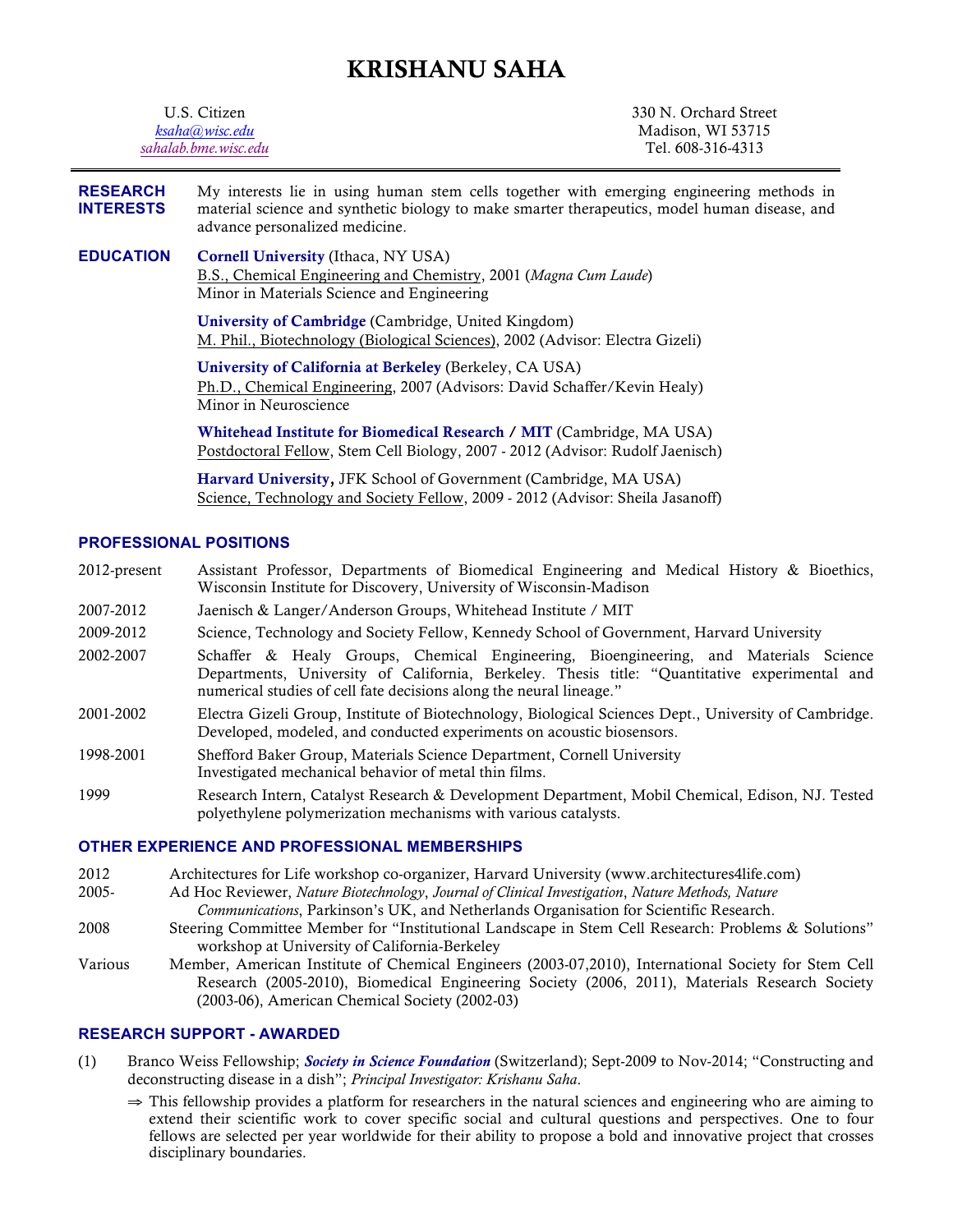- (2) Science, Technology, and Society Program; *National Science Foundation* (USA); Sept-2011 to Sept-2013; "Life in the Gray Zone: Governance of New Biology in Europe and the United States"; *served as grant coauthor; Principal Investigator Sheila Jasanoff*.
	- ⇒ Using an innovative cross-national research design, focusing primarily on the US, UK, and Germany, the project follows legal, ethical, and social responses to two novel biological constructs: animal-human chimeras and the synthetic organism called *Mycoplasma mycoides JCVI-syn1.0*.
- (3) Bioethics grant; *Greenwall Foundation* (USA); Sept-2010 to Dec-2011; "The Constitutional Foundations of Bioethics: A Cross-National Comparison"; *served as grant coauthor; Principal Investigator Sheila Jasanoff*.
	- ⇒ The project addresses the changing landscape of the biosciences and bioethics across Western nations with a strong commitment to biomedical and biotechnological research. Our project focuses on newer areas of concern, including stem cell biology, regenerative medicine, and synthetic biology.
- (4) Uses and Abuses of Biology Program; *The Faraday Institute* (UK); Sept-2012 to Sept-2014; "Biology and the Law"; *served as grant coauthor; Principal Investigator Sheila Jasanoff*.

 $\Rightarrow$  This work deepens cross-national research on the new life sciences from grants (2) and (3).

#### **RESEARCH SUPPORT – PENDING**

- (1) RFA-RM-12-017, NIH Director's Transformative Research Awards (R01); *National Institutes of Health* (USA); Applied Sept-2012; "*In vivo* targeted mutagenesis to accelerate development of stem cell therapies"; *Principal Investigator: Krishanu Saha*.
	- ⇒ The primary emphasis of this initiative is to support research on bold, paradigm-shifting, but untested ideas. We propose to develop breakthrough stem cell production strategies based on technology we recently developed in budding yeast for the repeated and controllable, targeted mutagenesis *in vivo* of multiple genes. Advancing this technology into human cells will enable rapid and simultaneous *in vivo* mutagenesis of multiple reprogramming factors or cell adhesion proteins followed by selection for phenotypes desirable for human stem cell bioprocessing.
- (2) Pew Scholars Program in the Biomedical Sciences; *Pew Charitable Trusts* (USA); Applied Nov-2012; "Reprogramming cells and biomaterials together"; *Principal Investigator: Krishanu Saha*.
	- ⇒ This program provides funding to young investigators of outstanding promise in science relevant to the advancement of human health. My proposal aims to fractionate reprogramming cultures through differential cell adhesion and material coupling with gene programs.

#### **SELECTED HONORS and AWARDS**

- 2013 Rising Star Award, Biomedical Engineering Society, Cellular & Molecular Bioengineering Group 2012 Sage Bionetworks Young Investigator Award
- 2009-2014 Society in Science: Branco Weiss Fellowship
- 
- 2009 Ruth L. Kirschstein Individual Postdoctoral National Research Service (F32) Award (declined)<br>2001-2005 National Science Foundation Graduate Research Fellowship (deferred for 2002-05) 2001-2005 National Science Foundation Graduate Research Fellowship (deferred for 2002-05)
- 2001-2002 Winston Churchill Scholarship
- 2001 J. William Fulbright Graduate Student Award for United Kingdom (declined)
- 2000 Barry F. Goldwater Scholarship

#### **SELECTED PUBLICATIONS**

- (1) Armond J.W., Saha K., Oates C. Rana A., Jaenisch R., Nicodemi M., and Mukherjee S. (in review) "A stochastic model dissects cellular states and heterogeneity in transition processes."
- (2) Saha K.\*, Mei Y.\*, Reisterer C.M., Pyzocha N., Yang J., Muffat J., Mitalipova M., Alexander M.R., Langer R., Anderson D.G. and Jaenisch R. (2011) "Surface engineered substrates for improved human pluripotent stem cell culture under fully defined conditions." *Proceedings of the National Academy of Sciences of the USA*. 108(46), 18714-9. [\*equal contribution]
- (3) Saha K. and Hurlbut J.B. (2011) "Treat donors as partners in biobank research." *Nature.* 478, 312-313.
- (4) Mathews D.J.H., Graff G.D., Saha K., and Winickoff D.E. (2011) "Access to stem cells and data: persons, property rights, and scientific progress." *Science.* 331, 725-727.
- (5) Saha K. and J.B. Hurlbut (2011) "Disease modeling using pluripotent stem cells: making sense of disease from bench to bedside." *Swiss Medical Weekly.* 141.